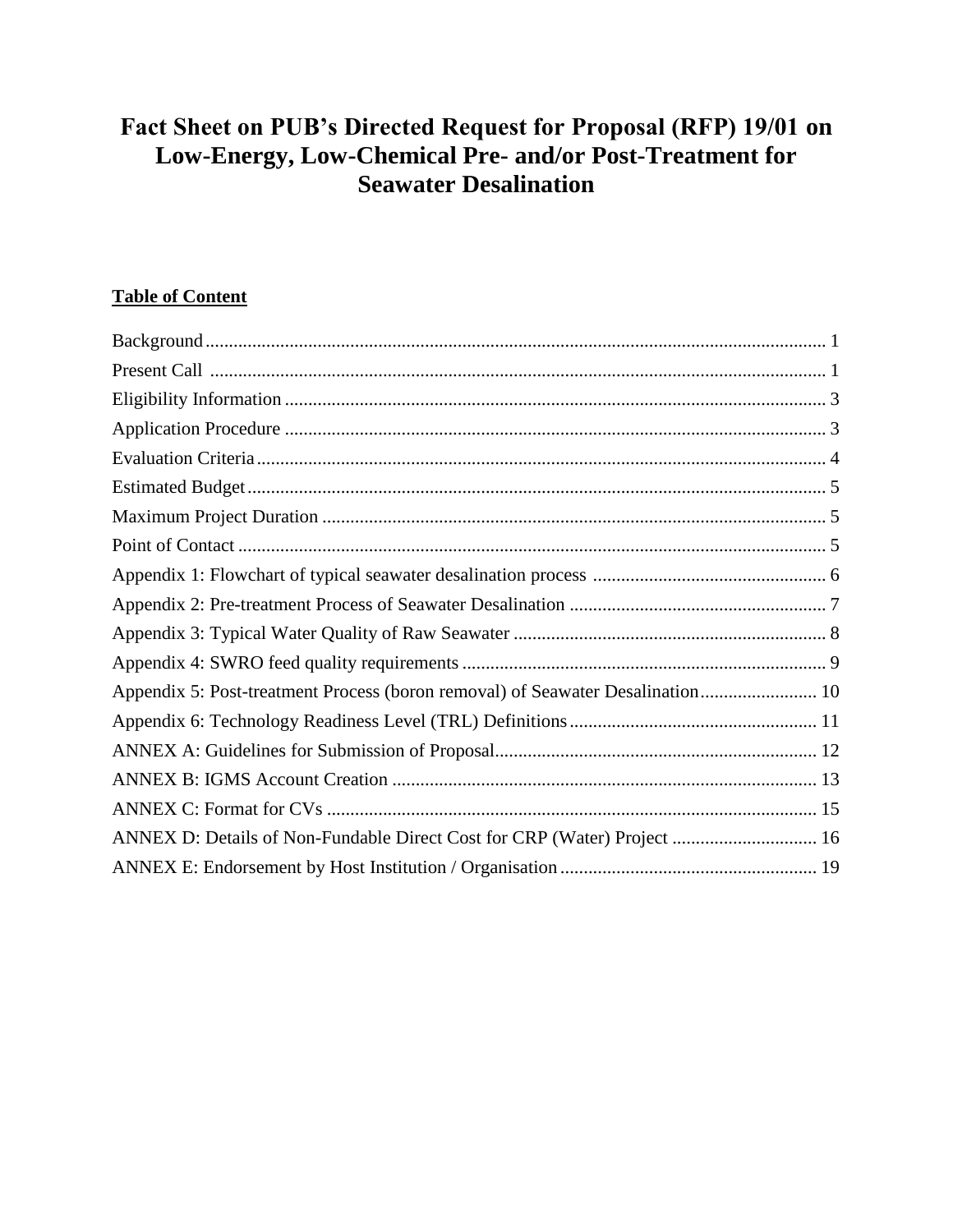# **Fact Sheet on PUB's Directed Request for Proposal (RFP) 19/01 on Low-energy Low-chemical Pre/Post-Treatment for Seawater Desalination**

# **Background**

1. The Competitive Research Programme (CRP) (Water) is a competitive funding scheme under the Urban Solutions & Sustainability (USS) domain as part of RIE2020. The aim of the CRP (Water) is to fund basic / applied R&D projects, which possess recognisable potential for developing into innovative solutions for the water industry.

#### **Present Call**

- 2. Currently, Singapore uses approximately 430 million gallons of water per day (mgd). By 2060, the water demand is projected to double, and seawater desalination is expected become a major source of Singapore's water then. Sustainability and reliability of our water resources hence is critical to the long-term and continued growth of Singapore.
- 3. In view of the growing dependence on seawater desalination (which is an energy-intensive treatment process), energy efficiency for desalination has been a key research priority for Singapore. The current state-of-the-art seawater desalination plant consumes about 3.5 kWh/m<sup>3</sup> at about 50% recovery (Refer to **Appendix 1** for flowchart of a typical seawater desalination process). Through R&D, the short-term goal is to reduce the energy consumption for seawater desalination to less than  $2 \text{ kWh/m}^3$  at the system level. To achieve this, significant research efforts have been directed to improve the main desalting step through innovative solutions, such as biomimetic membrane and electrochemical deionisation, and increasing energy recovery, such as harvesting the osmotic difference between two waste brine streams via pressure retarded osmosis.
- 4. The pre- and post-treatment for seawater desalination typically consumes about 1 kWh/m<sup>3</sup>. This is as a potential area for improvement, which has not been studied as intensely as the main desalting step, and hence warrants further investigation.
- 5. This directed RFP hence solicits **low-energy and low-chemical** solutions for A) **pretreatment processes**, and B) **post-treatment processes (particularly boron removal)** for seawater desalination.

#### **Focus Area A: Pre-treatment**

 Pre-treatment herein refers to processes that treat raw seawater before seawater reverse osmosis (SWRO) process. Typically, pre-treatment for SWRO consists of screens, dissolved air flotation (DAF) and ultrafiltration (UF) process, with an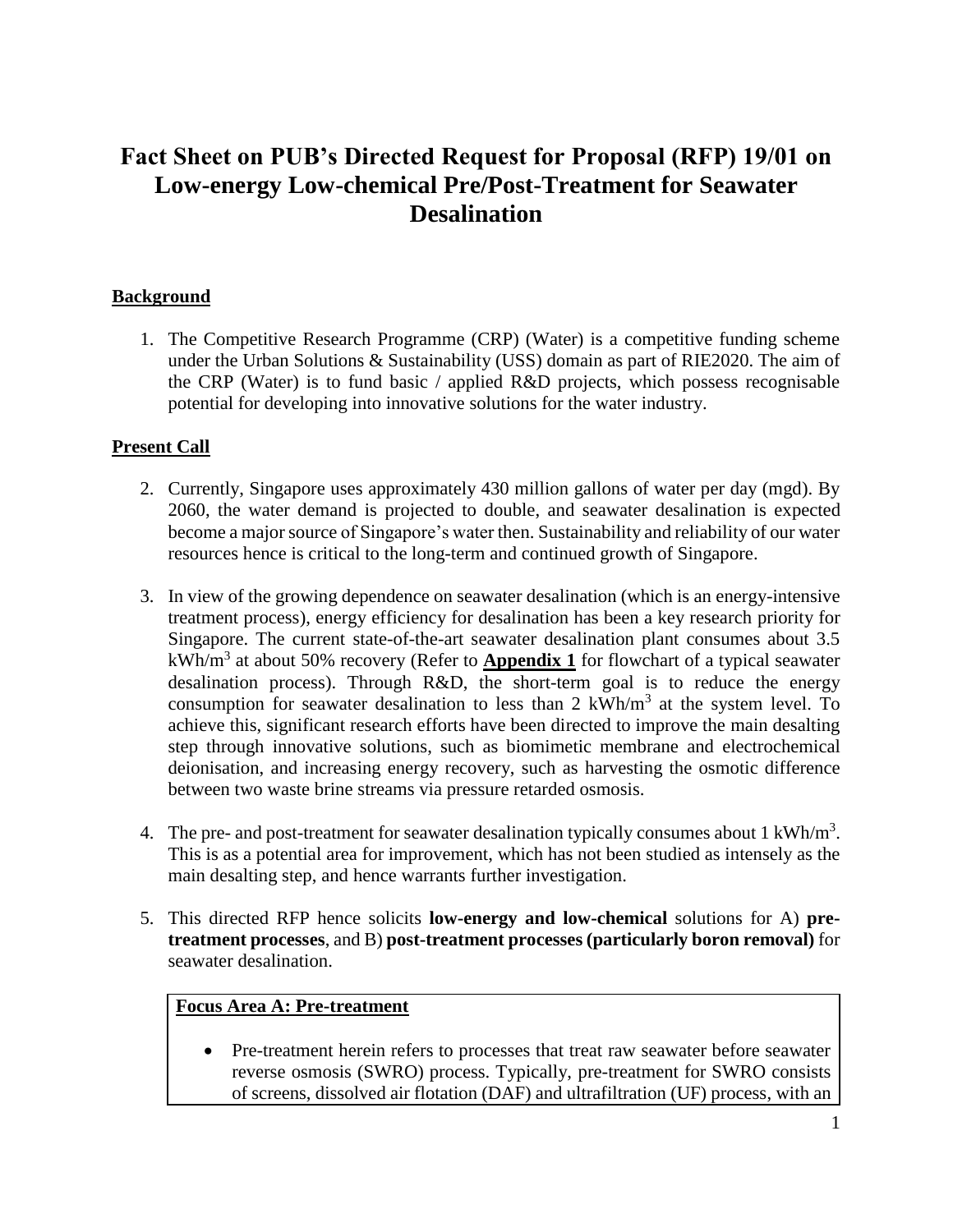energy consumption of about  $0.5 \text{ kWh/m}^3$ . Various chemicals, e.g. H<sub>2</sub>SO<sub>4</sub>, FeCl<sub>3</sub>, NaOH, NaClO, etc., are used in processes of coagulation, flocculation as well as cleaning-in-place (CIP). Please refer to **Appendix 2** for flowchart of pretreatment for seawater desalination.

- PUB is soliciting solutions that can enhance the effectiveness and/or efficiency of pre-treatment for seawater desalination. The technologies proposed shall show how it uses less energy and/or less chemicals as compared to the standard treatment train (i.e. **Appendix 2**). Typical water quality of raw seawater (as feed for the pre-treatment) is provided in **Appendix 3**. The filtrate of the proposed solution shall meet SWRO feed quality (please refer to **Appendix 4**).
- Algae bloom is one of the operational issues that desalination plants face seasonally as well. Algae bloom results in higher chlorophyll-a counts in the intake seawater and the consequential impact would be having to backwash and perform CIP more frequently for pre-treatment and SWRO processes respectively, thus, reducing the plant's capacity. The proposed solutions shall be resilient against algae bloom.

# **Focus Area B: Post-treatment (particularly boron removal)**

- The main purpose of post-treatment is to further remove boron from SWRO permeate to meet drinking water quality standard ( $\leq 0.5$  mg/L). Boron removal is typically done through a brackish water reverse osmosis (BWRO) process, where 70% permeate of SWRO is further treated. The energy consumption of post-treatment is about  $0.5 \text{ kWh/m}^3$ , with NaOH added to adjust the pH of SWRO permeate to enhance the boron removal efficiency. Please refer to **Appendix 5** for a typical process flow chart of post-treatment.
- PUB is soliciting solutions that can enhance the effectiveness and/or efficiency of post-treatment (particularly boron removal) for seawater desalination. The technologies proposed shall show how it uses less energy and/or less chemicals compared to the standard treatment train (i.e. **Appendix 5**). Besides boron, the product water of the proposed solution shall also meet the requirements of drinking water quality standards<sup>1</sup>.
- 6. Proposed solutions related to main desalting step as an alternative to the existing (commercial) SWRO, which can improve and/or optimise the overall desalination treatment process, will also be considered in this RFP.

 $\overline{a}$ 

<sup>&</sup>lt;sup>1</sup> The product water quality shall meet the Environmental Public Health (EPH) (Water Suitable for Drinking) (No.2) Regulations 2019, with details to be found in following website:

[https://www.pub.gov.sg/Documents/Singapore\\_Drinking\\_Water\\_Quality.pdf.](https://www.pub.gov.sg/Documents/Singapore_Drinking_Water_Quality.pdf)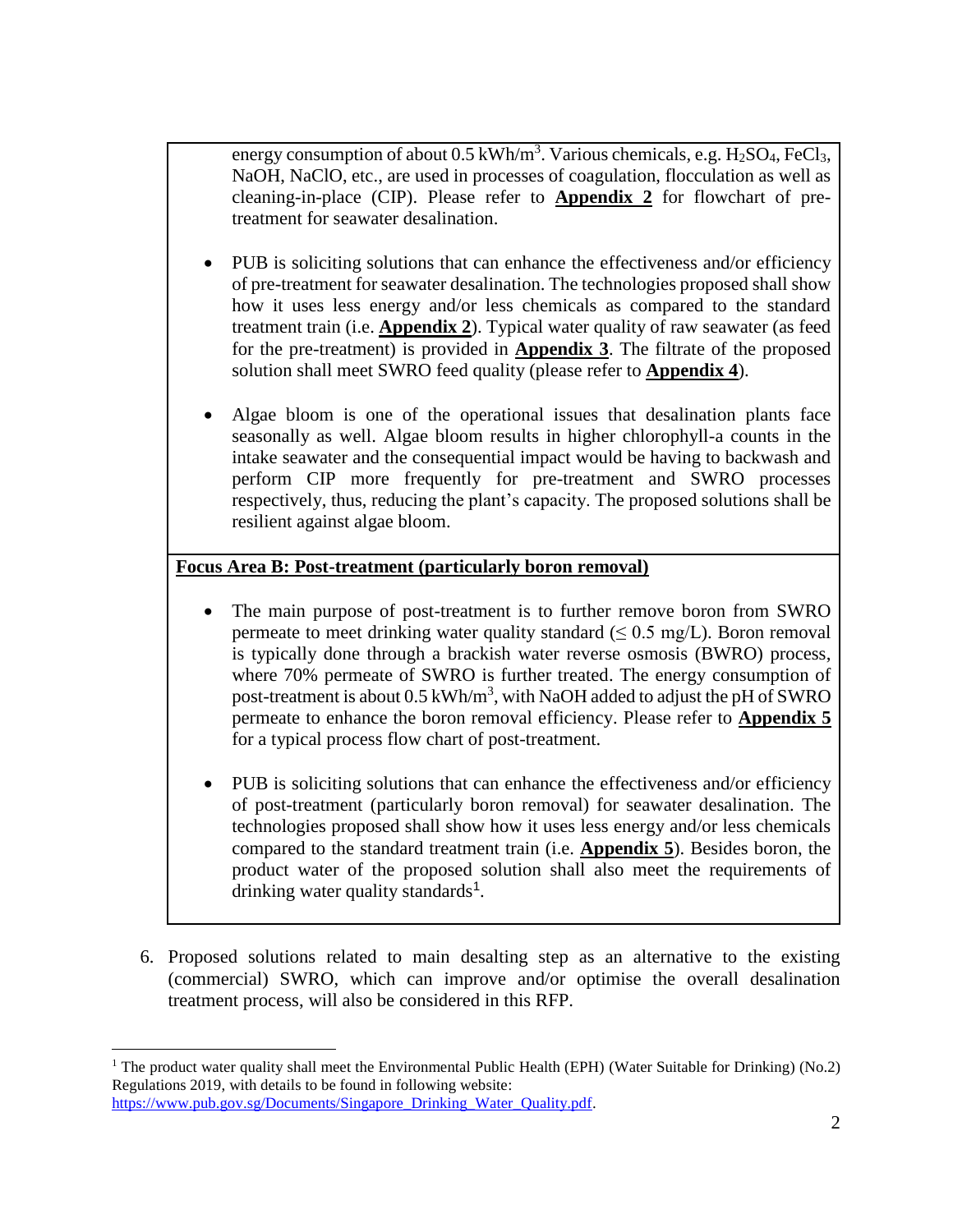- 7. All the proposals submitted shall articulate the advancement of the proposed technology against the current global state-of-the-art at the system level. The Technology Readiness Level (TRL) of the proposed technologies has to be stated in the proposal. At the end of the project, the TRL is expected to progress by at least two levels, unless otherwise justified in the proposal. Please refer to **Appendix 6** for the definitions of TRLs.
- 8. Despite focusing on pre- and post-treatment, the proposal is required to address how the proposed technology fits into the overall treatment process for seawater desalination. Its anticipated performance in terms of energy consumption  $(kWh/m<sup>3</sup>)$ , chemical usage  $(kg/m<sup>3</sup>)$ , water recovery (%), water quality, sludge generation (kg/m<sup>3</sup>), and land footprint  $(m<sup>2</sup>/m<sup>3</sup>)$ , etc., has to be addressed at the system level. These envisioned seawater desalination treatment process and its corresponding performance shall form part of project deliverable<sup>2</sup> .
- 9. All research activities have to be carried out in Singapore. Cross-disciplinary and multidisciplinary research proposals are strongly encouraged, as well as proposals from research consortia involving partners drawn from different private and public organisations and academic institutions, including international collaborations with renowned experts to introduce new research capabilities and transfer of technical expertise to Singapore.
- 10. R&D proposals already funded by other agencies or being considered for funding by other agencies will not be considered under the present call. PIs will need to declare other funding sources in the application.

# <span id="page-3-0"></span>**Eligibility Information**

11. This call is open to Institutes of Higher Learning (IHLs), Research Institutes (RIs) and private sector companies based locally in Singapore. Under this Directed RFP, IHLs, public sector agencies and not-for-profit RIs will qualify for 100% funding support of approved qualifying costs, while private sector companies and for-profit research entities will qualify for up to 70% funding support of approved qualifying costs.

# <span id="page-3-1"></span>**Application Procedure**

- 12. To apply, the applicant must submit the proposal using the 'CRP (Water) Research Proposal Form', which can be downloaded from the online Integrated Grant Management System  $(IGMS)^3$ . Please refer to **Annex A** for detailed guidelines for the submission of the Proposal and **Annex B** for guidance on creation of account in IGMS.
- 13. The proposal shall include, but not limited to:

 $\overline{a}$ 

<sup>&</sup>lt;sup>2</sup> Subject to the TRL of the proposal, the deliverables can be either in the form of calculated performance for low TRL project or actual operational data collected from a pilot plant for high TRL project.

<sup>&</sup>lt;sup>3</sup> [https://researchgrant.gov.sg](https://researchgrant.gov.sg/)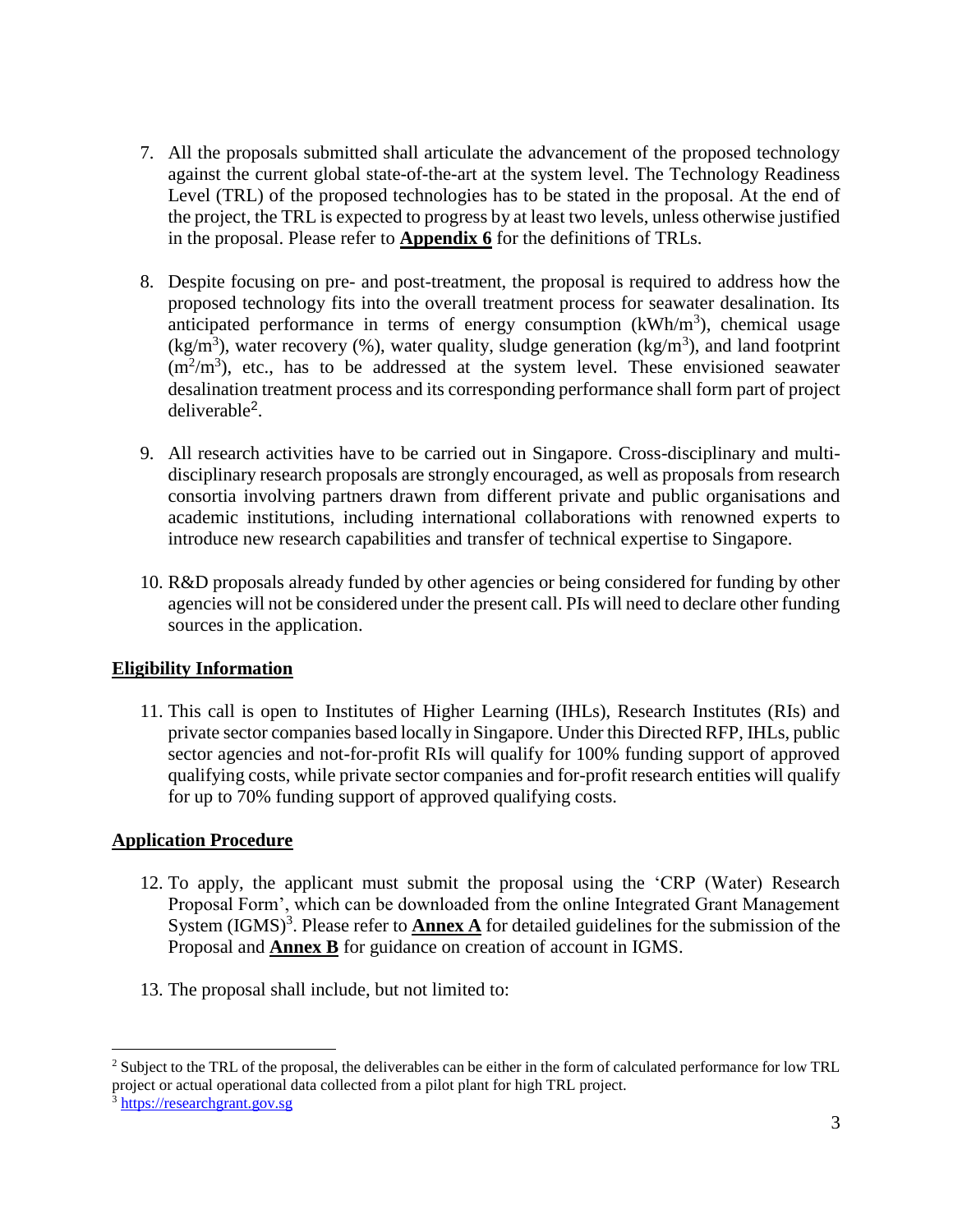- i. Scientific principles
- ii. State-of-the-art comparison, including a technical review of the technology proposed against the latest technologies.
- iii. Full technical details on the methodology and technological development of the proposal, e.g. if the technology will start from bench-, to pilot-, to demonstrationscale level of development, and to eventual commercialisation. The applicant should also consider the proposed technology in a holistic system approach (i.e. the requirements of the technology as a system if it is to be implemented).
- iv. Commercial viability of the project, including target markets for application of the technology or findings from the project.
- v. Clear description of general business plan that addresses items such as, but not limited to, competitive analysis, go-to-market strategy, revenue model, commercialisation plan, as well as manufacturing and validation at scale. The plan should also highlight how the Intellectual Property (IP) created will be owned and commercialised, and how the benefits from these commercialisation plans can be accrued to Singapore.
- vi. The proposed team members' expertise, previous related work and experience (2 page CVs shall be submitted for the Lead PI, as well as for all co-PIs and collaborators, using the format specified in **Annex C**).
- vii. Detailed budget required for the project (broken down into individual categories of manpower, equipment, consumables, travel, consultancy services, others).
- viii. Timeline for the project, showing intermediate milestones to be achieved.
- ix. Expected research outputs and outcomes, and proposed key performance indicators (KPIs) for the project.
- 14. Please refer to **Annex D** for the details of non-fundable direct costs for CRP (Water) projects.
- 15. The deadline for the Proposal submission is on **24 February 2020, 4:00 pm** (Singapore time, GMT +08:00).

# <span id="page-4-0"></span>**Evaluation Criteria**

16. Proposals received shall be sent to international peer reviewers for technical/scientific merit review. If appropriate, proposals from academia may also be sent to Industry Resource Persons (for commercial viability) and relevant national agencies (for national relevancy) for review. This is then followed by evaluation by CRP (Water)'s Project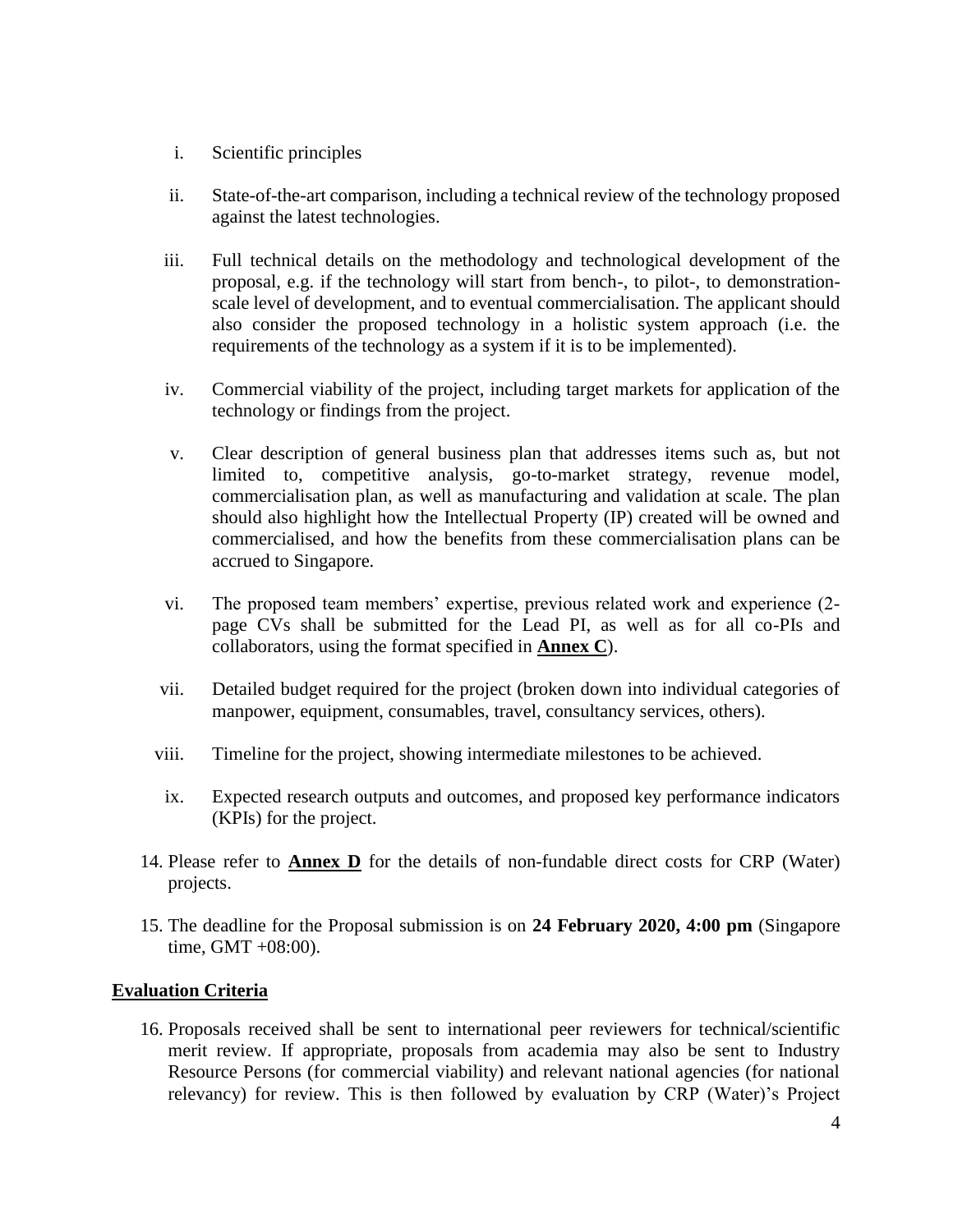Evaluation Panel (PEP), which comprises local and international members. The PEP shall evaluate the proposal based on the criteria given in Para 17, referencing reviews from international peer reviewers, and recommend projects for funding support.

- 17. All Proposals are evaluated against the following criteria:
	- i. Excellent science and cutting-edge technology with proposed activity involving innovative and cutting edge research that seeks to bring together the best R&D talent available.
	- ii. Significant economic or social benefits to be accrued to Singapore through either tangible measures (creation of IP, start-up companies, spin-out enterprises, etc.) or potential for commercialisation into new products/services/ technologies deployed to solve national needs.
	- iii. Robust management and governance, with adequate checks and balances, a clear structure of accountability, as well as reasonable milestones and deliverables.
	- iv. Reasonableness of the proposed budget.

#### <span id="page-5-0"></span>**Estimated Budget**

18. Funding support for each Research Proposal awarded shall not exceed **S\$2.5 million**. The Applicant should contribute in-kind services, cash, or a combination of the two towards the proposed project. In-kind services can include manpower, materials, and other services. In-kind contributions demonstrate the participation and commitment of the applicants to the project.

#### <span id="page-5-1"></span>**Maximum Project Duration**

19. The maximum funding period for each Research Proposal is **3 years**.

# <span id="page-5-2"></span>**Point of Contact**

20. For more information, please contact Ms Gu Yan [\(GU\\_Yan@pub.gov.sg\)](mailto:GU_Yan@pub.gov.sg) or Dr Huang Yinxi [\(HUANG\\_Yinxi@pub.gov.sg\)](mailto:HUANG_Yinxi@pub.gov.sg) from PUB Singapore.

# **~ End ~**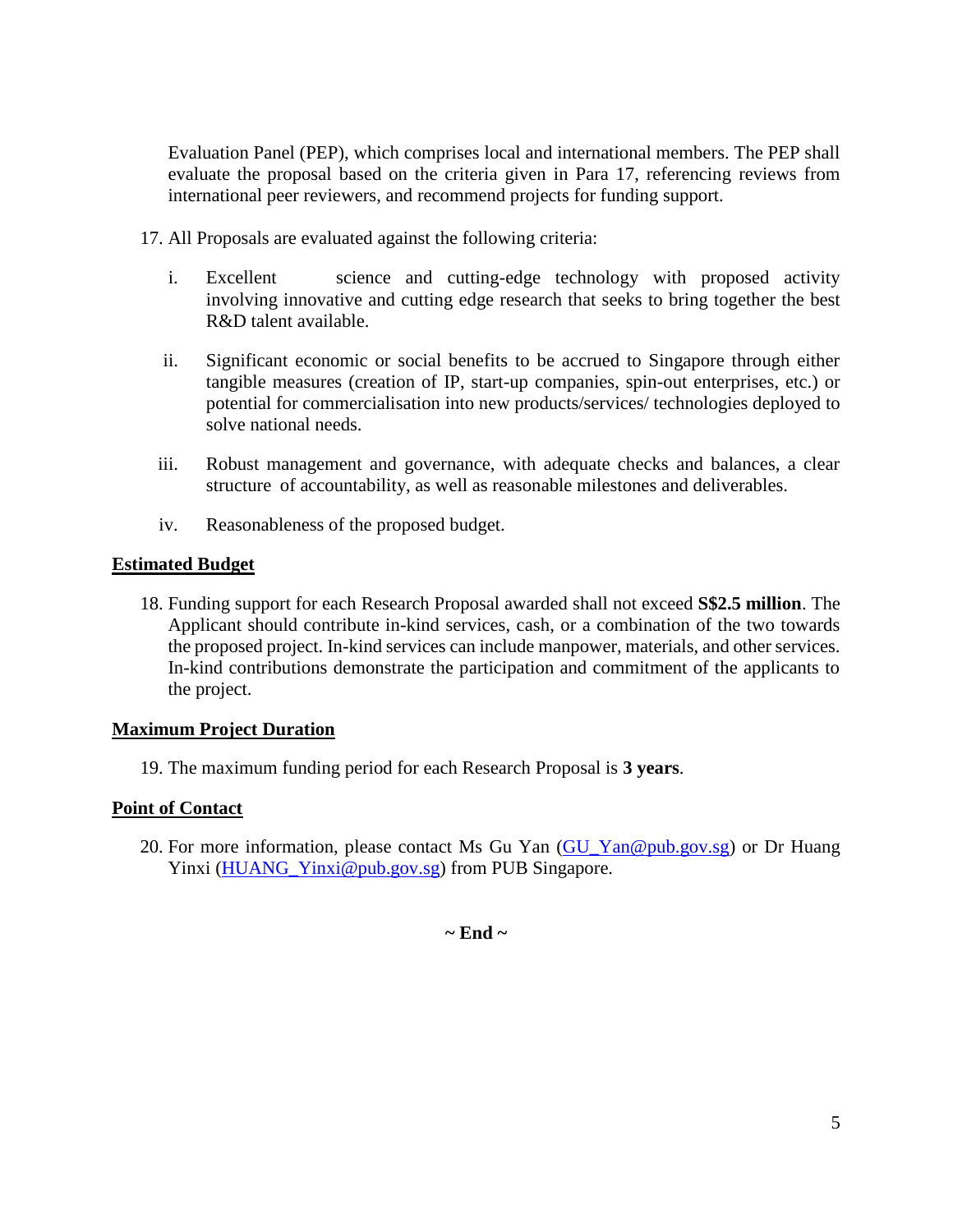# **Appendix 1: Flowchart of typical seawater desalination process**

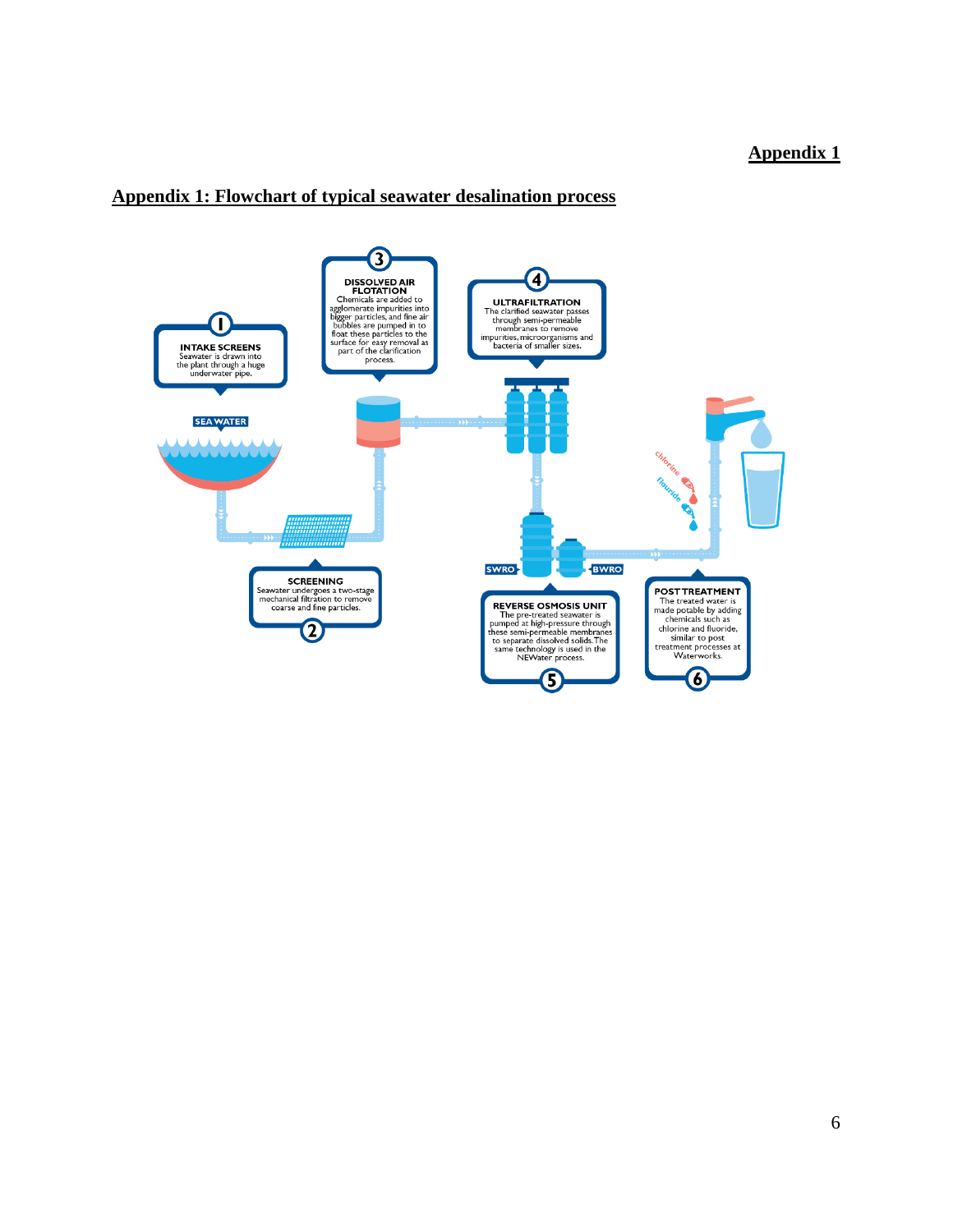

# <span id="page-7-0"></span>**Appendix 2: Pre-treatment Process of Seawater Desalination**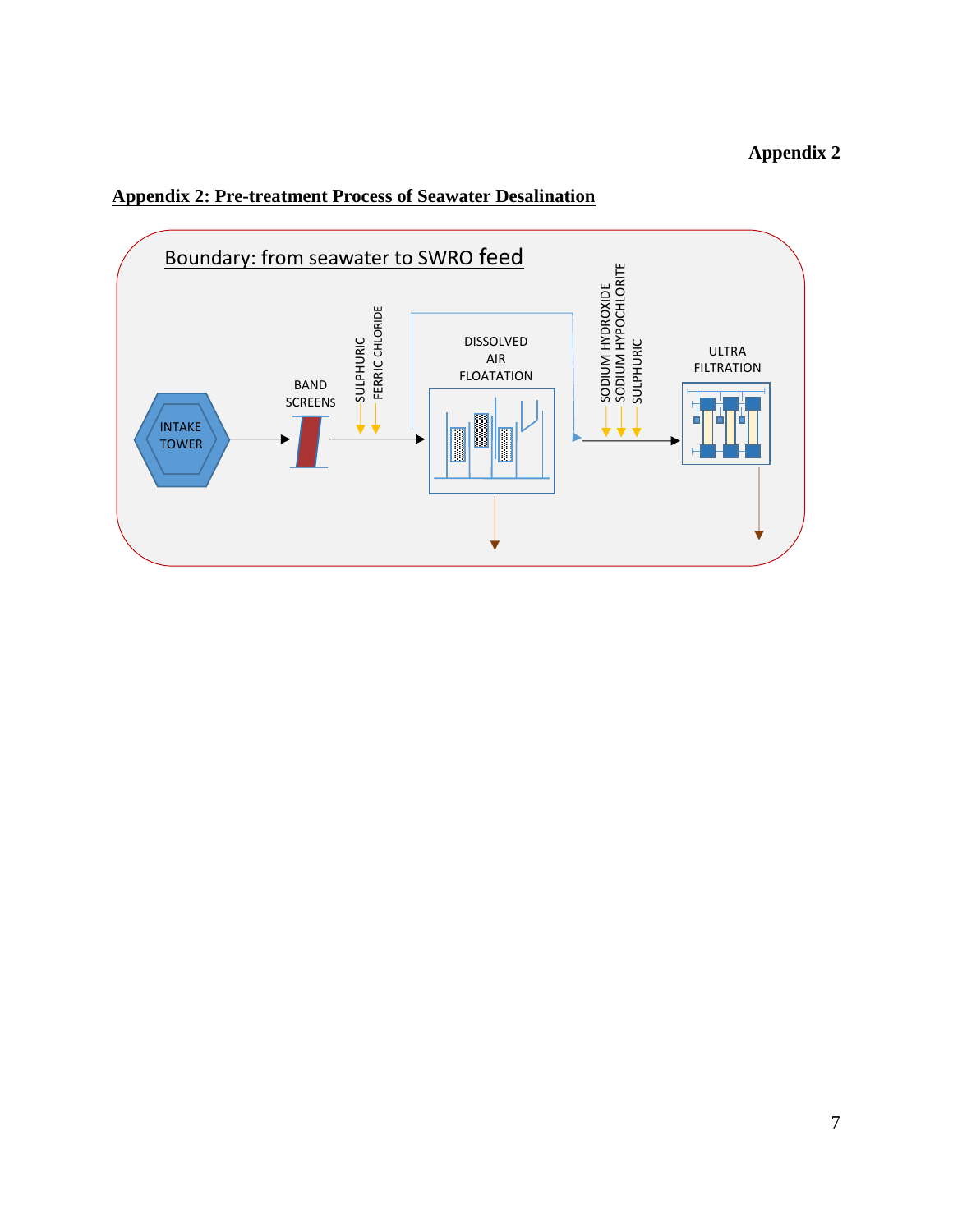| <b>Appendix 3: Typical Water Quality of Raw Seawater</b> |
|----------------------------------------------------------|
|----------------------------------------------------------|

| S/N              | <b>Parameter</b>              | Unit                      | <b>Value</b>      |
|------------------|-------------------------------|---------------------------|-------------------|
| 1.               | pH                            |                           | $8.0 - 8.3$       |
| 2.               | <b>Total Dissolved Solids</b> | mg/L                      | $30,600 - 35,700$ |
| $\overline{3}$ . | Specific Conductivity         | $\mu$ S/cm                | 47,089            |
| 4.               | <b>Total Suspended Solids</b> | mg/L                      | $2.8 - 49.3$      |
| 5.               | Turbidity                     | <b>NTU</b>                | $0.4 - 27.2$      |
| 6.               | Chemical Oxygen Demand        | mg as O2/L                | $6.0 - 72.0$      |
| 7.               | 5-day, 20°C Biochemical       | mg as $O_2/L$             | $2.00 - 10.00$    |
|                  | Oxygen Demand                 |                           |                   |
| 8.               | <b>Total Organic Carbon</b>   | mg/L                      | $0.08 - 4.22$     |
| 9.               | Dissolved Organic Carbon      | mg/L                      | 1.60              |
| 10.              | <b>Total Nitrogen</b>         | mg/L                      | < 1.00            |
| 11.              | Nitrite                       | mg as N/L                 | < 0.02            |
| 12.              | Nitrate                       | mg as N/L                 | $0.50 - 4.97$     |
| 13.              | <b>Total Phosphate</b>        | mg as P/L                 | $0.13 - 1.00$     |
| 14.              | Dissolved Phosphate           | mg as P/L                 | $0.06 - 0.82$     |
| 15.              | <b>Total Alkalinity</b>       | mg/L                      | $101 - 116$       |
| 16.              | <b>Total Hardness</b>         | mg/L as CaCO <sub>3</sub> | $5,360 - 7,910$   |
| 17.              | Bicarbonate                   | mg/L as CaCO <sub>3</sub> | $99 - 114$        |
| 18.              | Oil & Grease (via method      |                           | $0.3 - 3.3$       |
|                  | infrared absorption)          |                           |                   |
| 19.              | UV absorbance (254 nm)        | $\blacksquare$            | < 0.05            |
| 20.              | Aluminum                      | mg/L                      | $0.70 - 2.33$     |
| 21.              | Ammonia                       | mg/L as N                 | $< 0.05 - 0.11$   |
| 22.              | <b>Barium</b>                 | mg/L                      | $< 0.01 - 0.515$  |
| 23.              | <b>Boron</b>                  | mg/L                      | $1.81 - 7.44$     |
| 24.              | Calcium                       | mg/L                      | $366 - 552$       |
| 25.              | Chloride                      | mg as Cl <sup>-</sup> /L  | $14,300 - 19,200$ |
| 26.              | Fluoride                      | mg as F/L                 | $0.42 - 1.00$     |
| 27.              | Iron                          | mg/L                      | $< 0.19 - 0.74$   |
| 28.              | Manganese                     | mg/L                      | $< 0.05 - 0.58$   |
| 29.              | Magnesium                     | mg/L                      | $1060 - 1620$     |
| 30.              | Potassium                     | mg/L                      | $352 - 593$       |
| 31.              | Silica                        | $mg/L$ as $SiO2$          | $0.11 - 1.05$     |
| 32.              | Sodium                        | mg/L                      | $8,290 - 13,400$  |
| 33.              | Strontium                     | mg/L                      | $6.3 - 10.3$      |
| 34.              | Sulfate                       | mg as $SO_4^{2-}/L$       | $2,350 - 3,450$   |
| 35.              | Heterotrophic Plate Count     | cfu/mL                    | $10 - 16,100$     |
| 36.              | Total coliforms               | cfu/mL                    | $46 - 37,000$     |
| 37.              | Fecal coliforms               | cfu/mL                    | $6 - 79$          |
| 38.              | E. coli                       | cfu/L                     | < 416             |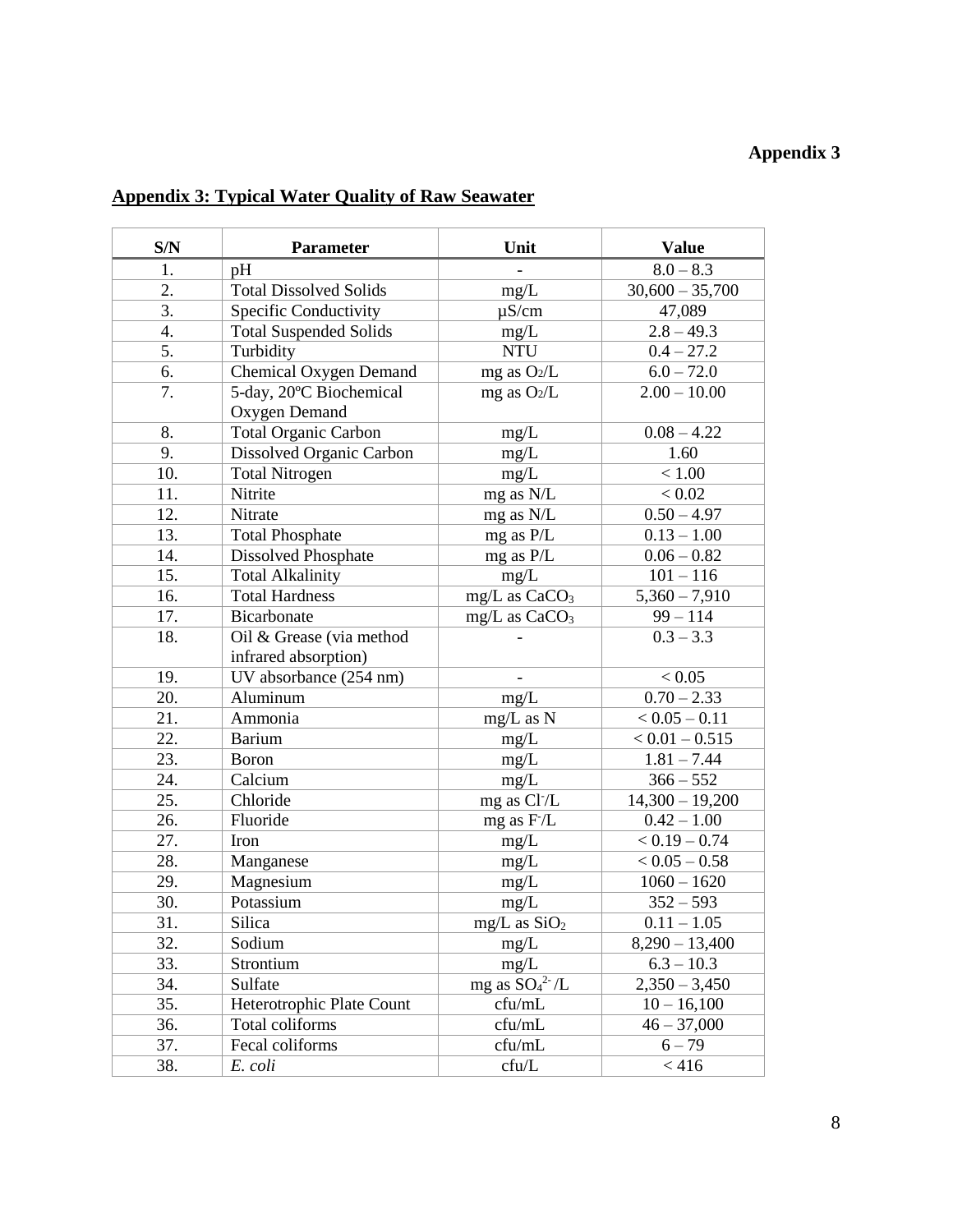#### **Appendix 4: SWRO feed quality requirements**

The product water after pre-treatment process (filtrate) as feed for SWRO stage shall meet the following requirements:

- a) The filtrate turbidity for any 24-hour period shall not exceed 0.1 NTU 95% of the time and shall never exceed 0.2 NTU.
- b) The fifteen minute Silt Density Index  $(SDI<sub>15</sub>)$  of the filtrate shall not exceed 3.0.
- c) The system shall demonstrate as a minimum:
	- $\bullet$  4 log (99.99%) removal for particles in the 3 µm range or larger.
	- 4 log Cryptosporidium oocyst-sized particle removal.
	- $\bullet$  0.5 log virus removal.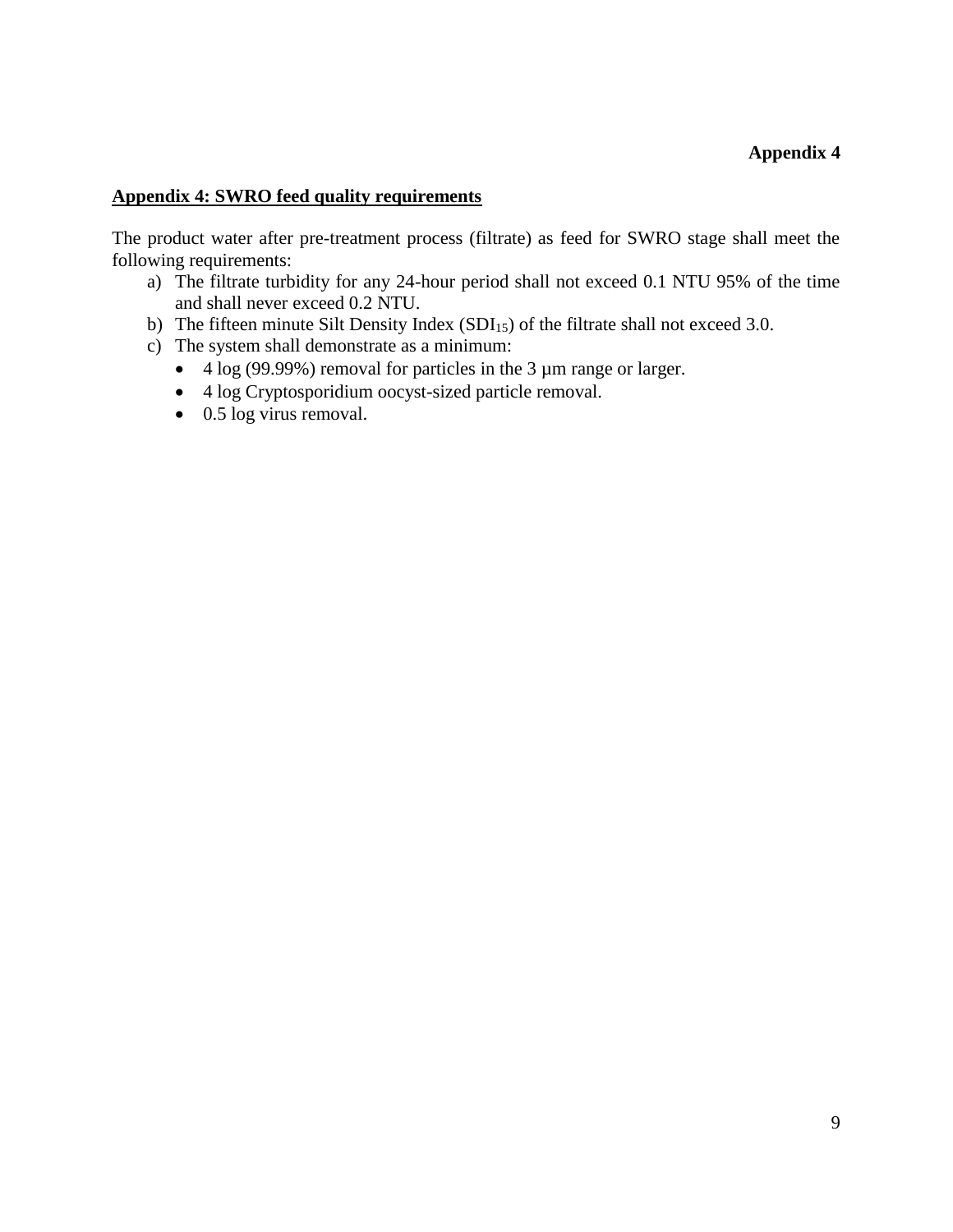# **Appendix 5: Post-treatment Process (boron removal) of Seawater Desalination**

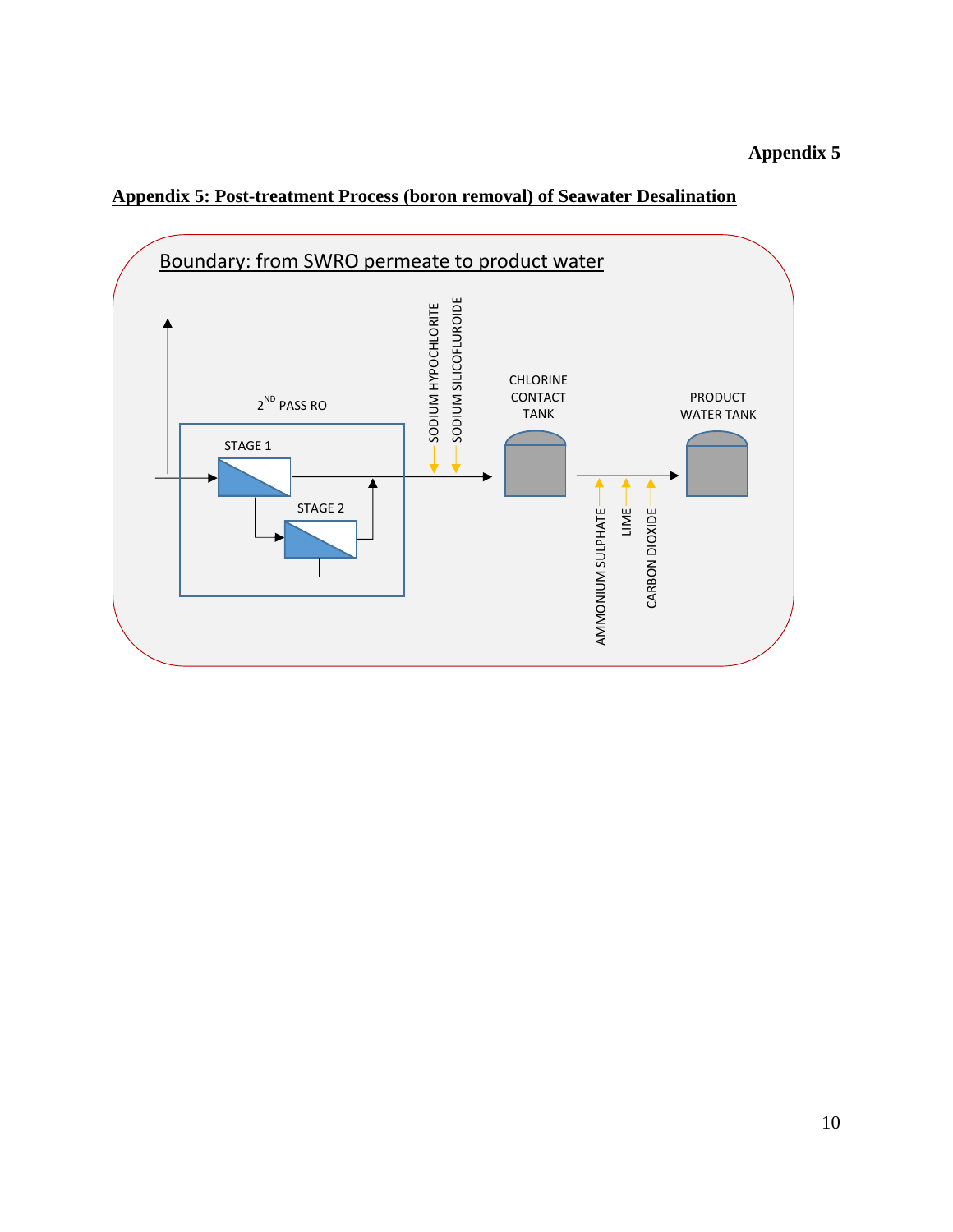#### **Operational Basic** Applied → ≯ Deployment Research **Development**  $\overline{3}$  $\overline{2}$ 4 5 8 9 1  $6\phantom{.}6$  $\overline{7}$ **Demonstration**<br>of Integrated System<br>Ready for<br>Full-Scale Applied<br>Research: Concept Validation of Verification System **Basic** Critical Validation: Integrated of Integrated Completed Research: **Function:** system: Prototype<br>Component System: System: and Tech Concept Basic Proof of Qualified: Deployment Tested in Lab or Tested at Tested at Principles and/or  $Concept$ Successful<br>Demonstration Observed Application<br>Formulated or Process Simulated Pilot-scale in Demo-scale in Established and Reported Tested in Lab Environment Relevant Operational (Represents Environment Environment end of system (Engineering development) and manufacturing<br>risk addressed)

#### <span id="page-11-0"></span>**Appendix 6: Technology Readiness Level (TRL) Definitions**

| <b>TRL</b>     | <b>Description</b>                | <b>Remarks</b>                                                                                    |
|----------------|-----------------------------------|---------------------------------------------------------------------------------------------------|
| $\theta$       | Idea                              | Unproven concept, no testing has been<br>performed                                                |
| 1              | <b>Basic Research</b>             | Basic principles postulated and observed but<br>no experimental proof available                   |
| $\overline{2}$ | <b>Applied Research</b>           | Concept and application have been<br>formulated                                                   |
| 3              | <b>Critical Function</b>          | First laboratory test completed; proof of<br>concept                                              |
| $\overline{4}$ | <b>Concept Validation</b>         | Small Scale Prototype built in a laboratory<br>environment, technology validated in<br>laboratory |
| 5              | Validation of Integrated System   | Component and/or validation in a relevant<br>environment                                          |
| 6              | Verification of Integrated System | System model or prototype tested in intended<br>environment close to expected performance         |
| 7              | <b>Demonstration System</b>       | Operating in operational environment at pre-<br>commercial scale                                  |
| 8              | System Completed and Qualified    | Manufacturing issues solved                                                                       |
| 9              | Full commercial application       | Technology available for consumers                                                                |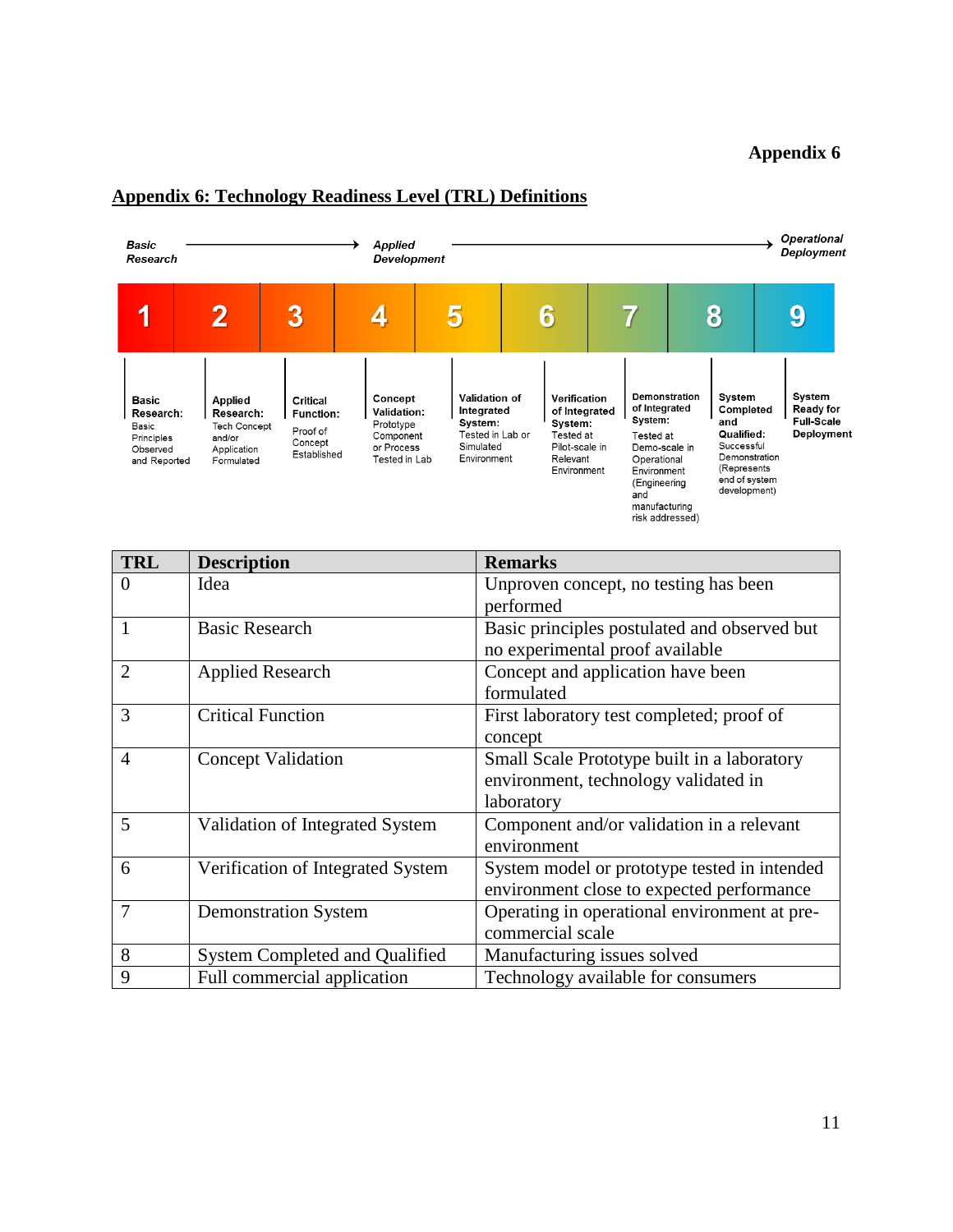# **Annex A**

#### <span id="page-12-0"></span>**ANNEX A: Guidelines for Submission of Proposal on IGMS**

#### **Closing Date: 24 February 2020, 4:00 pm** (Singapore time, GMT +08:00).

- 1. The preparation of the proposal should be done using the 'CRP (Water) Research Proposal Form' which can be downloaded from the online IGMS. The proposal should be submitted in MS Word document or Adobe PDF format, 12-point font size, single-spaced, and the details of proposal should not be longer than 15 full pages.
- 2. Applicants are required to lodge the application via the online IGMS before the stipulated closing date and time for the Request-for-Proposal (RFP). Separate submission outside of IGMS will not be considered. All relevant sections of the IGMS proposal online application form should be filled out completely, with the CRP (Water) Research Proposal Form and supporting documents uploaded as separate attachments. **The on-line application process may take time and hence please refer to IGMS website for full details of the application process. For new IGMS user from private companies, account registration is required for first time application. Please refer to Annex C below. New users would need to ensure his/her CorpPass account has been set-up, using his/her SingPass account.**
- 3. For submission of the proposal, it is not necessary for all Co-PIs and collaborators to sign up for an IGMS UserID; only the Lead PI submitting the application needs to do so. The Co-PIs and collaborators may simply be listed as part of the research team in the proposal itself.
- 4. Please note that applicants can only submit multiple files with maximum file size of 2MB each in the IGMS.
- 5. Should there be revisions to the submitted proposal, Lead PI is to delete previous submission(s) and only keep the final proposal in the system. Failing to do so may lead to evaluation of wrong version of the proposal.
- 6. The link to the online IGMS is given here: [https://researchgrant.gov.sg](https://researchgrant.gov.sg/)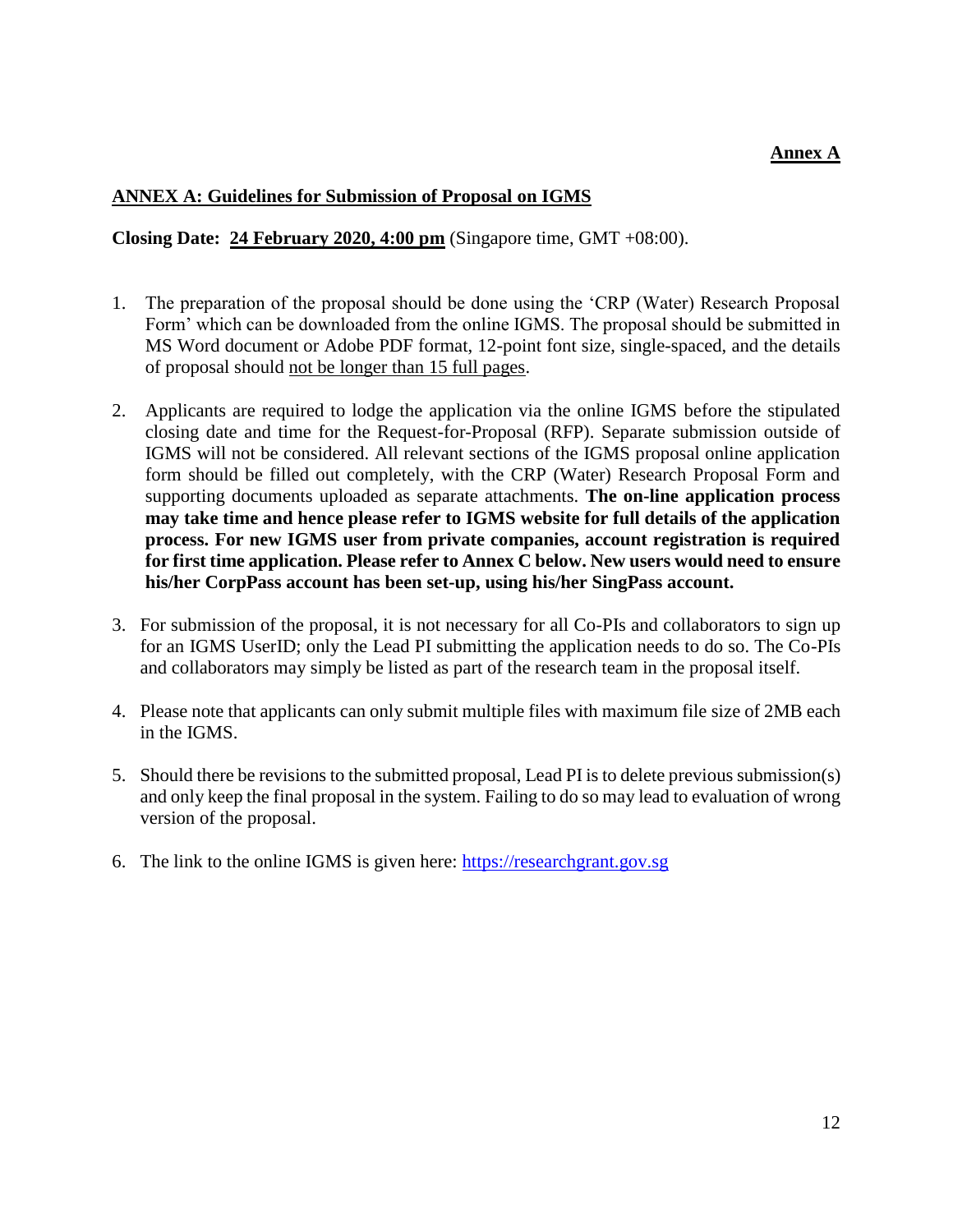# **Annex B**

#### **ANNEX B: IGMS Account Creation**

To facilitate the company accounts' creation, kindly provide the following to Ms. Nur Azimah SALLEH [\(pub\\_globalhyrohub@pub.gov.sg\)](mailto:pub_globalhyrohub@pub.gov.sg) by 27 Dec 2019 to facilitate the registration process.

#### **Details of the New Company to be Created in IGMS**

| S/N | Company | <b>Full Name of   Local Company</b><br>Foreign<br>Company? | <b>Public Company</b><br><b>Private</b><br>Company? | <b>UEN</b> (for Local Company)<br>/ Unique Identifier (for<br><b>Foreign Company</b> ) |
|-----|---------|------------------------------------------------------------|-----------------------------------------------------|----------------------------------------------------------------------------------------|
|     |         |                                                            |                                                     |                                                                                        |
|     |         |                                                            |                                                     |                                                                                        |

#### ++++++++++++++++++++++++++++++++++++++++++++++++++++++++++++++++++++++++

#### **Procedures to create a new company account in IGMS:**

Once the **new** company account is created in IGMS, the company will need to follow up on registration of the Host Institution (**HI) Admin** in IGMS.

#### **Creation of Users for "Local" Companies**

#### **For new "Local" companies, the following steps will need to be done at the company:**

- (1) The company will need to nominate a **HI Admin**.
- (2) The **HI Admin** will need to ensure that his/her **CorpPass** account has been setup.
- (3) The **HI Admin** will need to login to IGMS using his/her **CorpPass** account to **register/update** his/her profile inside IGMS. Please note that the IGMS would grant him/her the **Principal Investigator (PI)** role by default.
- (4) After the **HI Admin** has been successfully registered in IGMS, the following details will need to be provided so that IGMS can change the role of the person from a **Principal Investigator (PI)** to a **HI Admin**:
	- **Full Name of HI Admin:**
	- **E-mail Address of HI Admin:**
	- **Designation of HI Admin in his/her company:**
- (5) Once granted the role as a **HI Admin**, he/she can proceed to assign the relevant roles (i.e. Principal Investigator **"PI",** Director of Research "**DOR**", Office of Research "**ORE**") to the various users within his/her organisation.
- (6) The system requires 3 different roles i.e. **PI**, **DOR**, and **ORE** for proposal submission. **HI Admin** and **PI** can be held by the same person, while **DOR** and **ORE** have to be held by 2 different people. As such, there are minimum 3 different personnel required for proposal submission in **IGMS**.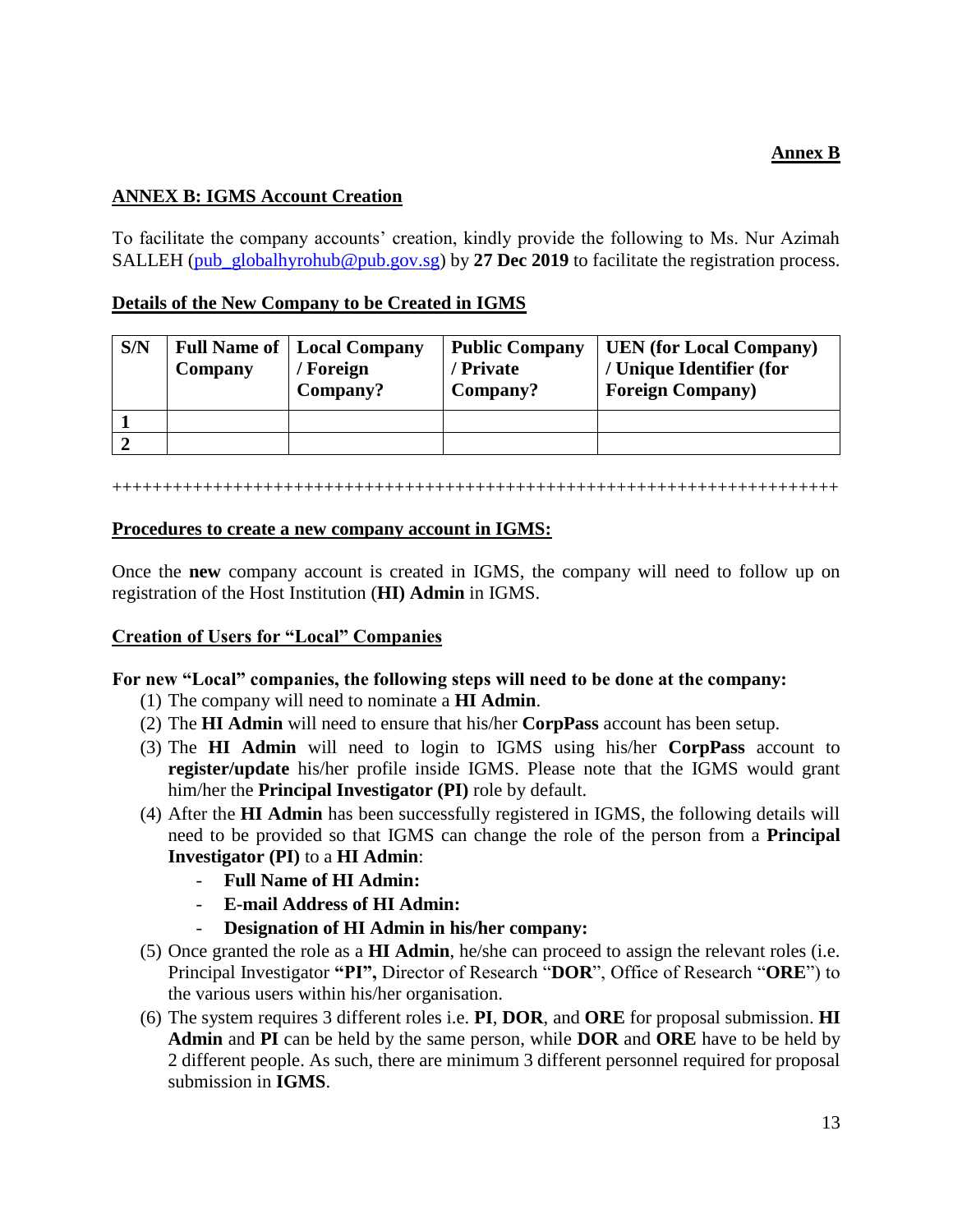#### **Creation of Users for "Foreign" Companies**

#### **For new "Foreign" companies, the following steps will need to be done at the company:**

- (1) All users from the company (i.e. **HI Admin, DOR, ORE, PI)** will "**Register**" themselves in IGMS, with reference to the bottom of the "**Login for overseas users without CorpPass/SingPass**" section.
- (2) After all the users have been successfully registered in IGMS, the **HI Admin** will need to provide the information below so that IGMS can **add** all the users, **tag** them to their foreign company, and **assign** the correct roles to all the users inside IGMS:
	- a. Full Name of **HI Admin**:
	- b. E-mail Address of **HI Admin**:
	- c. Designation of **HI Admin** in his/her company:
	- d. Full Name of DOR:
	- e. E-mail Address of DOR:
	- f. Designation of **DOR** in his/her company:
	- g. Full Name of ORE:
	- h. E-mail Address of ORE:
	- i. Full Name of **PI/s**:
	- j. E-mail Address of **PI/s**:
- (3) The system requires 3 different roles i.e. **PI**, **DOR**, and **ORE** for proposal submission. **HI Admin** and **PI** can be held by the same person, while **DOR** and **ORE** have to be held by 2 different people. As such, there are minimum 3 different personnel required for proposal submission in **IGMS**.
- (4) Once the above **Foreign Company users** have been added, tagged and assigned in IGMS, they can then proceed to login to IGMS via the "**Login for overseas users without CorpPass/SingPass**" section.
- (5) **Note:** The **HI Admin** in the foreign companies cannot add a new user. However, the **HI Admin** in the foreign companies can change the role of a user, or, delete an existing user in his/her company.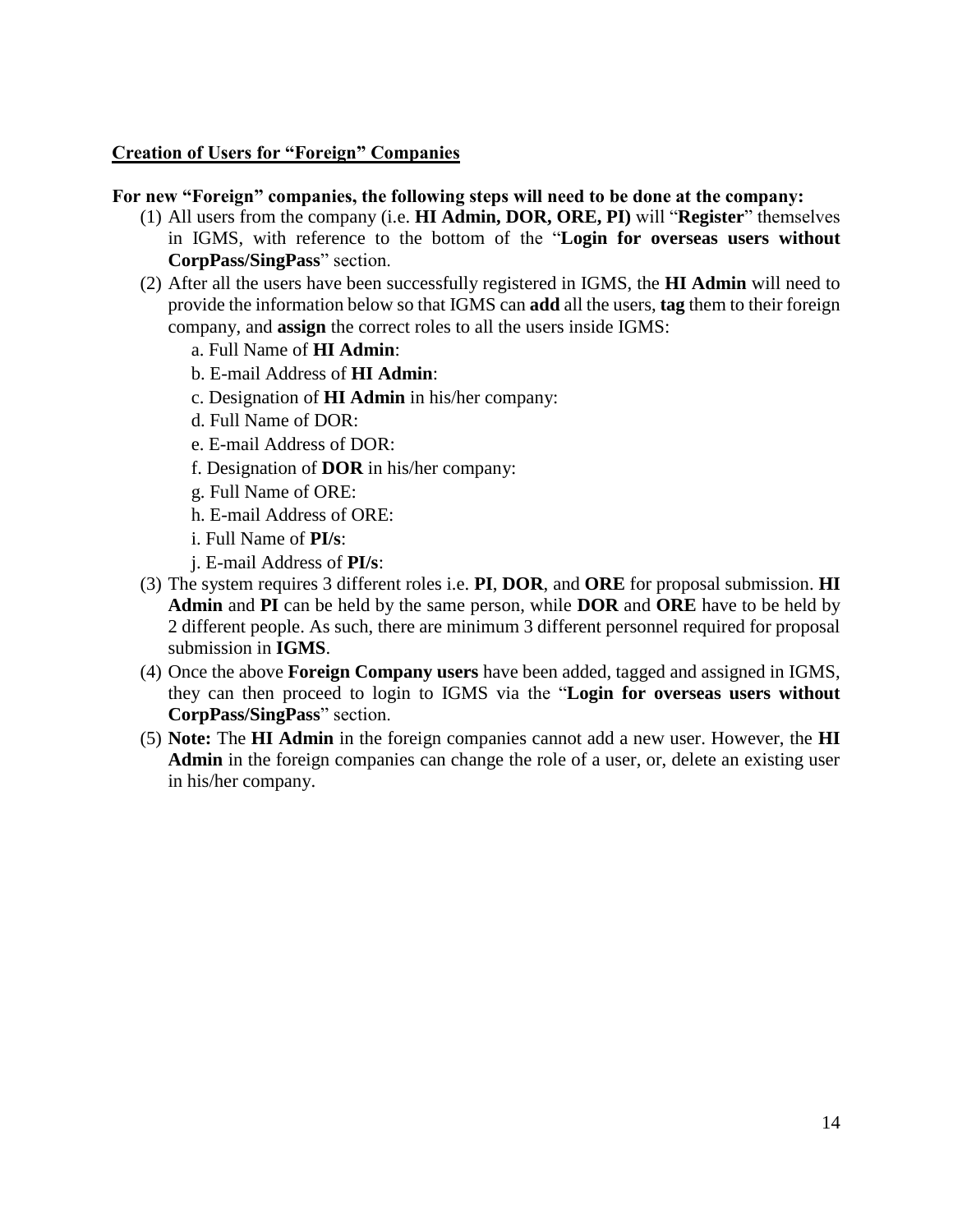# **Annex C**

# <span id="page-15-0"></span>**ANNEX C: Format for CVs**

All CVs submitted for RFP applications must not exceed 2 pages and should use the following format (in terms of sections required and the order of the sections), to highlight key information relevant for the evaluation of proposal:

A. EDUCATIONAL QUALIFICATIONS

B. PROFESSIONAL EXPERIENCE

C. SELECTED PUBLICATIONS MOST CLOSELY RELATED TO THE PROPOSAL

D. SELECTED OTHER PUBLICATIONS (THAT THE REVIEW PANELS SHOULD NOTE)

# E. PREVIOUS AND CURRENT RESEARCH GRANTS IN RELATED AREAS

F. LIST OF RECENT COLLABORATORS

G. LIST OF ADVISEES (INCLUDING STUDENTS MENTORED)

H. GRADUATE ADVISORS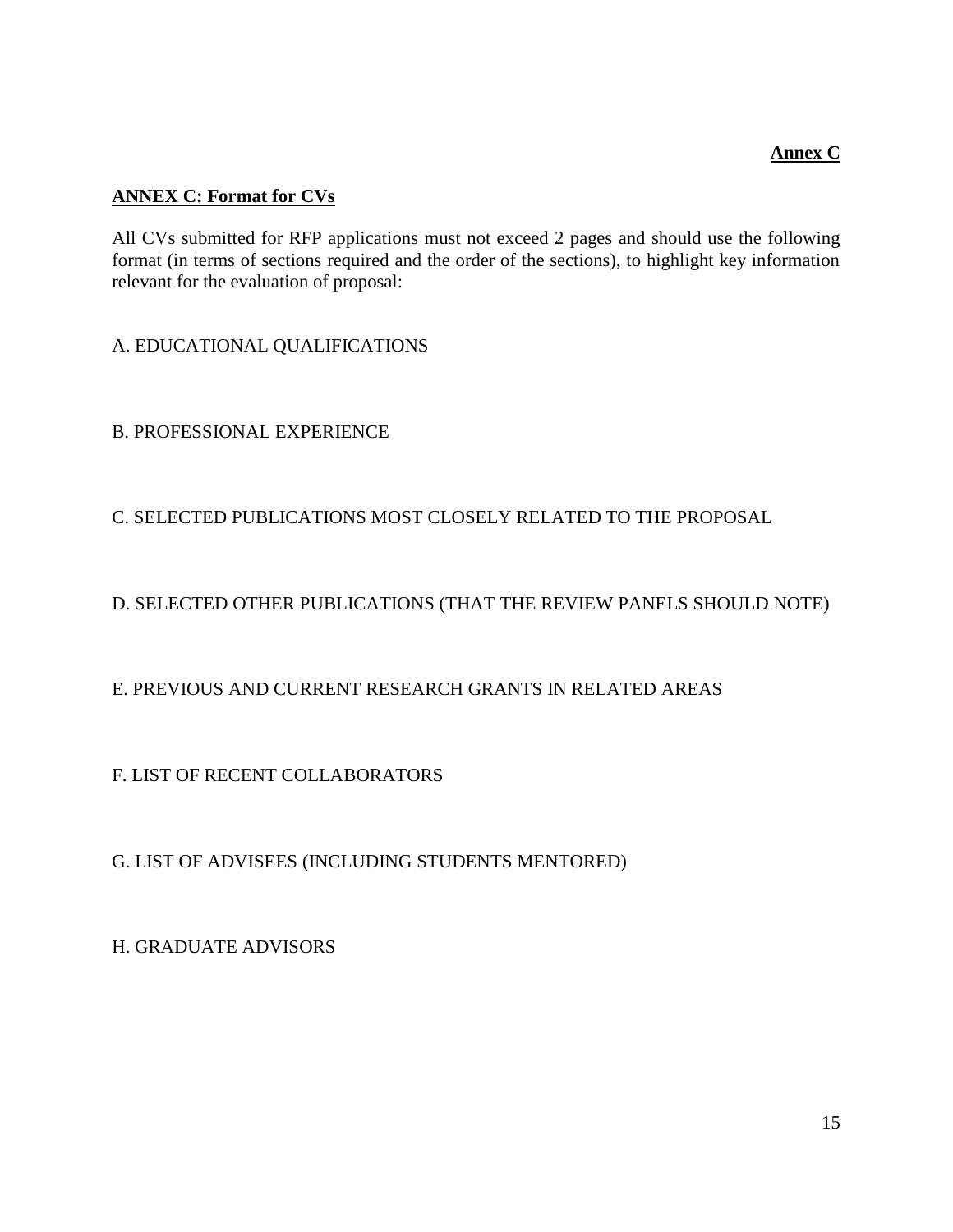# **Annex D**

# <span id="page-16-0"></span>**ANNEX D: Details of Non-Fundable Direct Cost for CRP (Water) Project**

The details of the costs that are non-fundable under CRP (Water) are as follow:

# **1. EOM Related Expenses**

| <b>Type of Expenses</b>                                        | <b>Description</b>                                                                                                                                                                                                                                                                                                                                                                                                                                                                                                                                                  |
|----------------------------------------------------------------|---------------------------------------------------------------------------------------------------------------------------------------------------------------------------------------------------------------------------------------------------------------------------------------------------------------------------------------------------------------------------------------------------------------------------------------------------------------------------------------------------------------------------------------------------------------------|
| General Policy                                                 | The general principle is that grants should support EOM costs and<br>related benefits (as per employment contract) as long as it is in line<br>with the consistently applied Host Institution's HR policies.                                                                                                                                                                                                                                                                                                                                                        |
|                                                                | This will extend to Host Institution policies that govern staff<br>recruitment and related costs (e.g. costs associated with the<br>onboarding of staff, staff insurance, overtime claims, staff relocation,<br>employment benefits, employment levy, employment pass, pre-<br>examination medical check-up and housing allowance.)<br>All Manpower related costs that fall under Other Operating Costs<br>(OOE) should be accurately reflected in the Budget.<br>Fractional charging for staff costs based on time commitment to the<br>project must be practised. |
| $Co-PI's$<br>$PI's$ ,<br>&<br>$Co-$<br>Investigators' EOM cost | Not allowable.                                                                                                                                                                                                                                                                                                                                                                                                                                                                                                                                                      |
| <b>Unconsumed Leave</b>                                        | Provision for unconsumed leave is not allowable.                                                                                                                                                                                                                                                                                                                                                                                                                                                                                                                    |
| <b>Student Assistants / Interns</b>                            | Not allowable for students who are recipients of existing awards (or<br>stipends) or students who are not residents of Singapore.                                                                                                                                                                                                                                                                                                                                                                                                                                   |
|                                                                | Only full-time students enrolled in local institutes of higher learning<br>qualify to be supported as a student assistant/intern.                                                                                                                                                                                                                                                                                                                                                                                                                                   |

# **2. Equipment Related Expenses**

| <b>Description</b>                                                                                                                                  |
|-----------------------------------------------------------------------------------------------------------------------------------------------------|
| No purchase of equipment is allowed unless specifically provided for<br>in the grant and approved by PUB.                                           |
| The procurement of such equipment must be made according to the<br>formal established and consistently applied policies of the Host<br>Institution. |
| The invoices for all claims must be dated before the end of the project<br>completion date.                                                         |
|                                                                                                                                                     |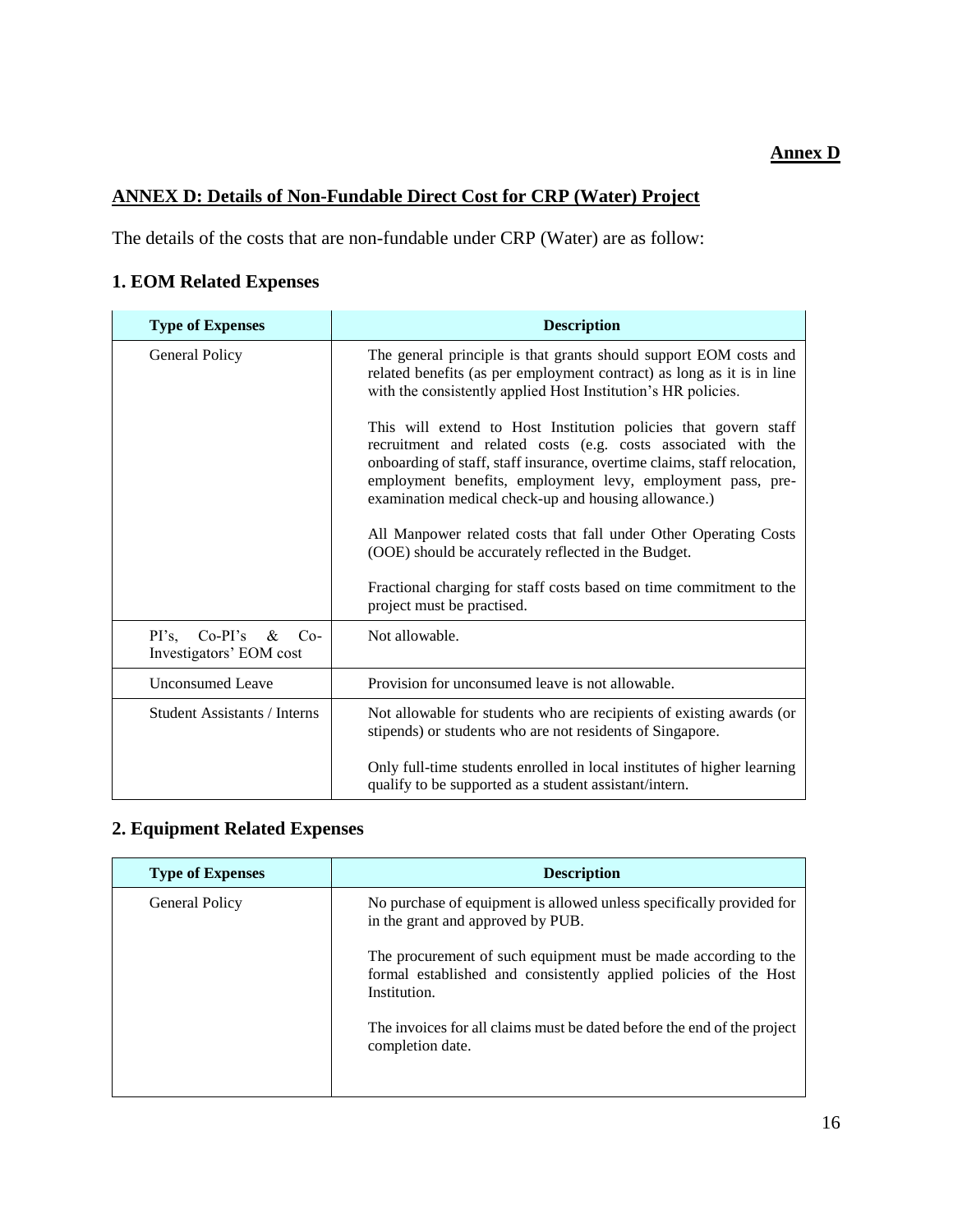| <b>Type of Expenses</b>                                                                                                                                             | <b>Description</b>                                                                                                                                                                                                                                           |
|---------------------------------------------------------------------------------------------------------------------------------------------------------------------|--------------------------------------------------------------------------------------------------------------------------------------------------------------------------------------------------------------------------------------------------------------|
| Cost of capital<br>works.<br>general infrastructure,<br>general purpose IT and<br>communication equipment,<br>equipment,<br>office<br>and<br>furniture and fittings | Not allowable under direct costs, unless specifically provided for in<br>the grant and approved by PUB.<br>Examples of such costs are computers, office productivity software,<br>PDAs, mobile phones, photocopier machines, workstations, printers,<br>etc. |

# **3. OOE Related Expenses**

| <b>Type of Expenses</b>                              | <b>Description</b>                                                                                                                                                                                                                 |
|------------------------------------------------------|------------------------------------------------------------------------------------------------------------------------------------------------------------------------------------------------------------------------------------|
| General Policy                                       | Not allowable for expenses that are not directly related to the<br>research.                                                                                                                                                       |
|                                                      | All procurement of such items must be made according to the formal<br>established and consistently applied policies of the Host Institution.                                                                                       |
| Visiting Professors/Experts                          | Not allowable unless specifically provided for in the grant and<br>approved by PUB. The visiting professor must be identified and<br>his/her contribution to the project must be clearly defined and<br>described in the proposal. |
| <b>Audit Fees</b>                                    | Not allowable. This includes both internal and external audit fees.                                                                                                                                                                |
| Entertainment<br>&<br>Refreshment                    | Not allowable.                                                                                                                                                                                                                     |
| <b>Fines and Penalties</b>                           | Not allowable.                                                                                                                                                                                                                     |
| <b>Legal Fees</b>                                    | Not allowable.                                                                                                                                                                                                                     |
| Overhead Expenses                                    | Not allowable unless specifically provided for in the grant and<br>approved by PUB based on the nature of the research. This includes<br>rental, utilities, facilities management, telephone charges, internet<br>charges, etc.    |
| Patent application                                   | Not allowable.                                                                                                                                                                                                                     |
|                                                      | This includes patent application filing, maintenance and other related<br>cost.                                                                                                                                                    |
| Professional Membership<br>Fees                      | Not allowable. This applies to PI and Co-Investigators as well as all<br>research staff funded from the grant.                                                                                                                     |
| Software                                             | Not allowable under direct cost unless specifically provided for in the<br>grant and approved by PUB.                                                                                                                              |
| Professional fees (including<br>fees to consultants) | Not allowable unless specifically provided for in the grant and<br>approved by PUB.                                                                                                                                                |
| <b>Staff Retreat</b>                                 | Not allowable.                                                                                                                                                                                                                     |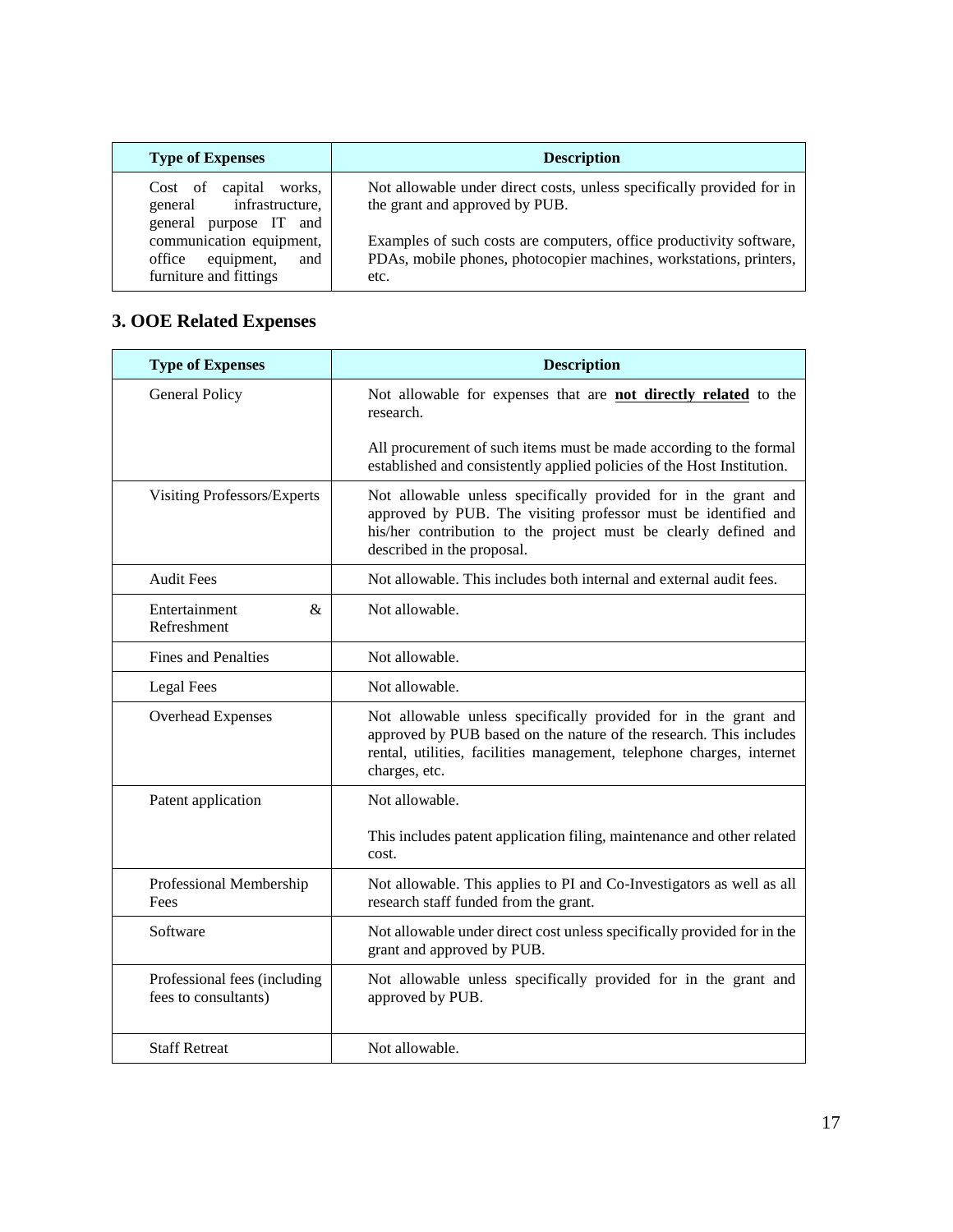# **4. OOE – Overseas Travel Related Expenses**

| <b>Type of Expenses</b> | <b>Description</b>                                                                                                                                      |
|-------------------------|---------------------------------------------------------------------------------------------------------------------------------------------------------|
| <b>General Policy</b>   | Not allowable unless specifically provided for in the grant and<br>approved by PUB.                                                                     |
|                         | Conference participation should be directly relevant to the research<br>area outlined in the project and necessary to accomplish project<br>objectives. |
|                         | All travel must align to the existing and consistently applied<br>institutions' travel policies regardless of the source of funds.                      |

# **5. Research Scholarship**

| <b>Type of Expenses</b>                      | <b>Description</b>                                                                                                                                                                                                                                                 |
|----------------------------------------------|--------------------------------------------------------------------------------------------------------------------------------------------------------------------------------------------------------------------------------------------------------------------|
| <b>General Policy</b>                        | Not allowable unless specifically provided for in the grant and<br>approved by PUB.<br>Postgraduate stipend must align with the prevailing rates set by the<br>Ministry of Education. Postgraduate stipend and tuition support will<br>not attract indirect costs. |
| Undergraduate stipend and<br>tuition support | Not allowable.                                                                                                                                                                                                                                                     |